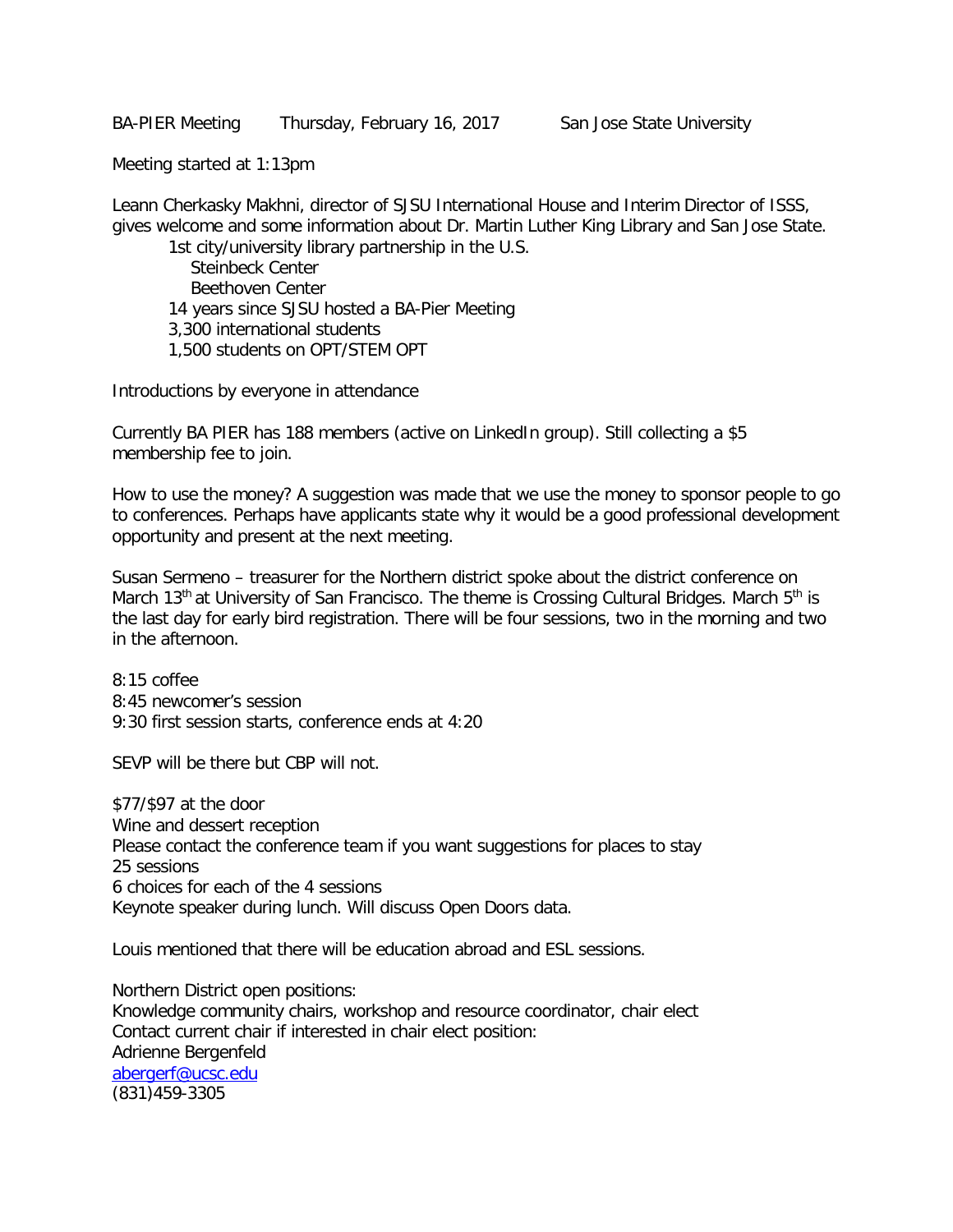Job openings:

San Jose State has two international student advisor positions coming open soon. Santa Clara University has opening for an assistant director and international student advisor. EC at UCSC Extension has openings for TESOL teachers.

Announcements:

March 1 – UC Hastings professors giving a lecture in classroom about the travel ban.



March 10- immigration attorney at the Morris Daly Auditorium at SJSU form 2-4pm.

Roundtable discussion:

Visa issues in India and at the port of entry Suggest to students to have someone that has all of their travel information and the authority to intercede on their behalf.

Marijuana advice to students

Do schools accept e-signatures?

Does taking online classes help students get visas later?